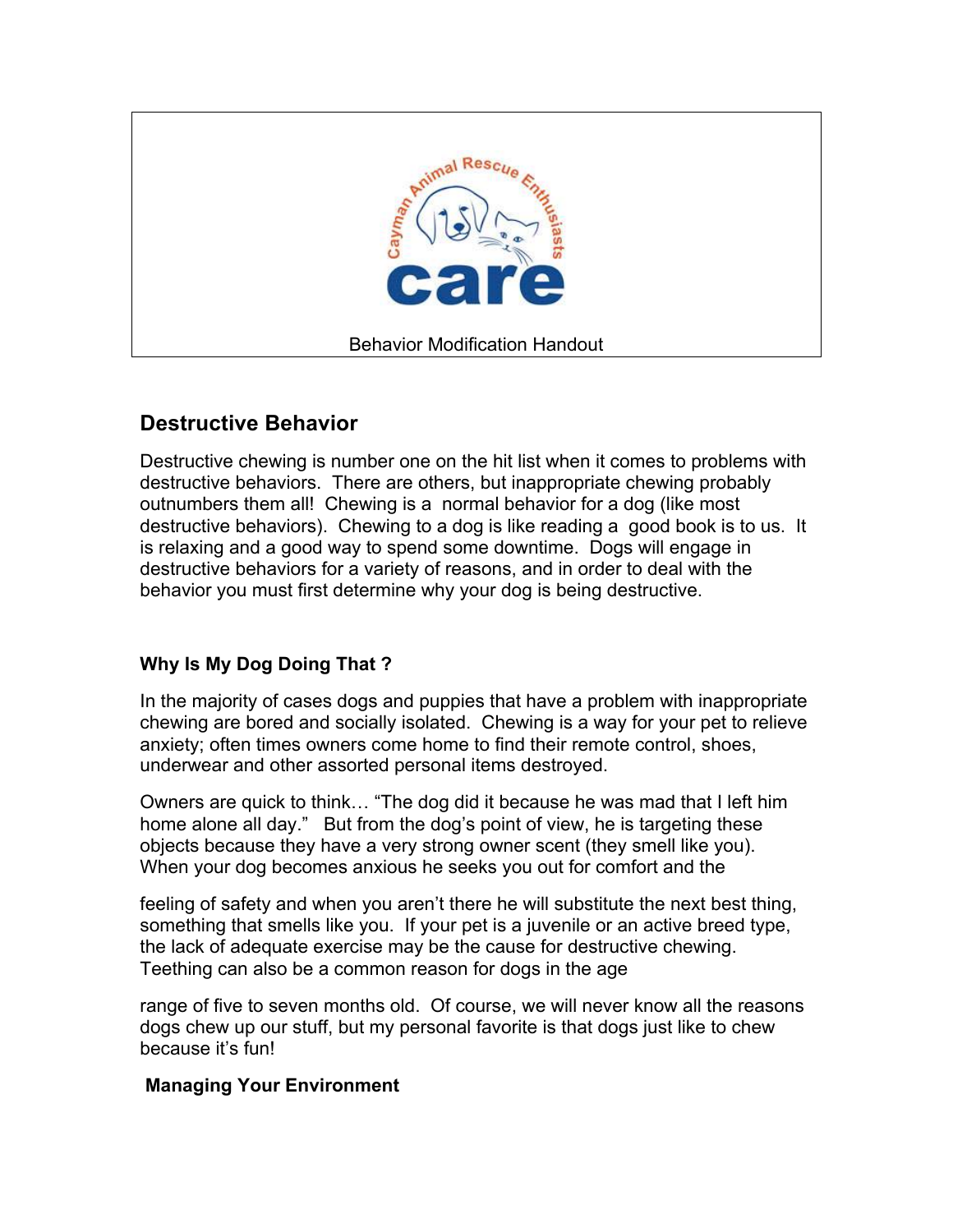This may be the easiest of all ways to prevent unacceptable behavior. By managing your environment we simply mean puppy proofing your home. If you do not want it chewed up, put it up! If you leave it out on the floor or somewhere the dog can easily get it, basically its fair game. This type of management saves a lot of frustration for you and your pet. Offering the right types of toys to chew on is also important. Don't give your dog an old shoe or sock to play with if you don't want him to chew up your shoes and socks. He can't tell the difference. Limit your dog's access to areas of the house that may be too tempting like your twelve year old son's room where basically everything he owns is on the floor. Using baby gates and keeping doors closed is a good way to limit or eliminate access. Crating your pet is also a good tool for limiting access when he cannot be supervised, such as at night when you are sleeping or during the day while you are at work.

## **Encouraging Appropriate Chewing**

There are lots of things you can do to help your pet make good choices. It is up to you to train your dog or puppy to chew the right things and set him up for success. Limiting his ability to make mistakes will prevent bad habits from forming.

 • Always supervise your pet. Good supervision is critical to this type of training. Use baby gates to limit his access to your home and keep him close to you. You can also put your pet on a leash while indoors and attach it to your belt loop or around your waist. This will keep him where you can see him.

• Provide appropriate chew toys and rotate them frequently. If you leave all the toys out all the time they get boring but if you keep a few stashed away and switch them out every couple days it's like getting a new toy!

• Use some chew toys that can be stuffed with kibble and treats, like a KONG. This will make it more interesting to your pet and keep him busy for hours. You can also scent toys by soaking them in a light chicken bouillon broth or place them in the bottom of your dirty clothes hamper (remember: he will like it if it smells like you).

• If you catch your puppy chewing on the wrong thing, interrupt the behavior with a loud "HEY" or clap your hands and then redirect him to an appropriate chew toy. Don't forget to praise him when he takes the toy and begins chewing on it.

• IMPORTANT – Use only chew toys that cannot be torn apart and ingested. Always supervise your pet when introducing a new toy to ensure his safety.

• Confine your pet when he cannot be supervised. A crate or a long-term confinement area like the kitchen or a bathroom may work well for you. Remember to puppy-proof the room before leaving your pet alone.